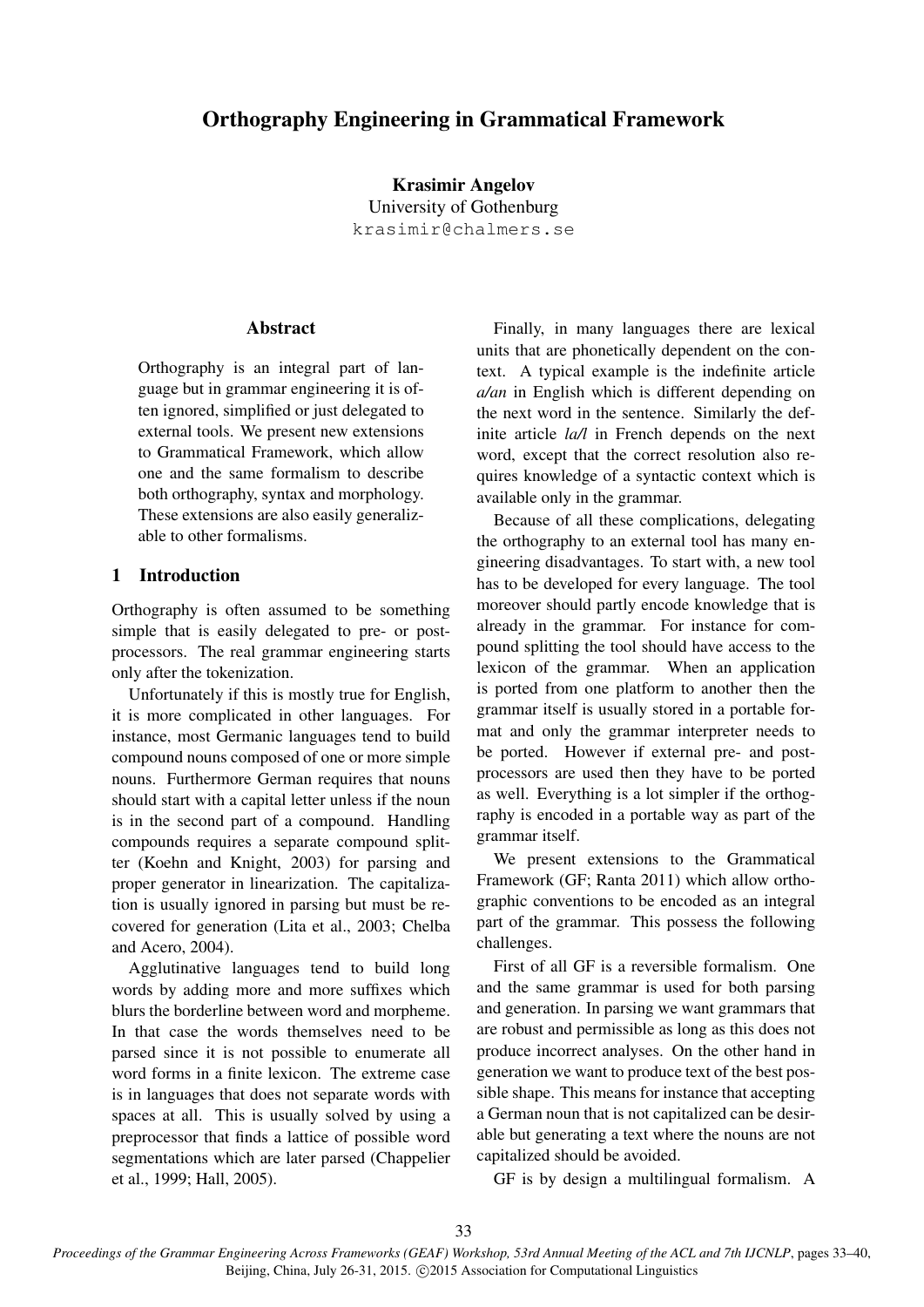single grammar typically contains modules for several different languages. The modules are linked together through a Logical Framework<sup>1</sup> (Harper et al., 1993) which serves as a language independent abstract syntax. In this multilingual setting, having different pre- or post-processors for the different languages will defeat the purpose of having a single multilingual grammar.

GF grammars are distributed in a portable format (Angelov et al., 2010) which can be deployed in different environments ranging from web servers and desktop translation systems to mobile devices. The virtual machine for GF (Angelov, 2011) is also developed as a platform independent software. By adding the orthographic extensions to the framework itself, we automatically make more GF applications portable since they will not be dependent on external tools.

The grammarian in GF writes a grammar by using a high-level functional programming language reminiscent of Haskell and ML. However, if we abstract away from the high-level features, the backbone of the framework  $(Ljunglöf, 2004)$ is equivalent to a Parallel Multiple Context-Free Grammar (PMCFG; Seki et al. 1991). The latter subsumes other popular formalisms such as TAG (Joshi and Schabes, 1997) and CCG (Steedman, 2000) but contains only some of the possible RCG grammars (Boullier, 1998). The full logical framework embedded in GF in principle makes GF as expressive as HPSG (Pollard and Sag, 1994) and other unification grammars, but we often find this extra level of complexity unnecessary and we stick with the backbone of the framework.

The extensions that we present are mostly framework independent and they can be added even to simple context-free grammars. Because of that and to make it easier to relate the extensions to other formalisms we will use context-free grammars for the rest of the paper. The actual implementation is in the PMCFG engine behind GF.

There are four groups of extensions that we present in four sections:

- BIND, SOFT\_BIND and SOFT\_SPACE in Section 2
- CAPIT and ALL\_CAPIT in Section 3
- pre in Section 4

• nonExist in Section 5

All of these extensions were frequently requested by different people in the GF community. They are now available as primitive operations of type string (Str) and are exported from the standard module Prelude. The only exception is pre, which is a complex programming language construction. In a public application the extensions were first extensively used in the offline mobile translator for twelve languages developed in Angelov et al. (2014).

## 2 Controlling the Spaces

The first problem is to decide whether and when to put spaces between words. Like all formalisms, GF describes a language as a set of strings over a finite set of terminal symbols. This is problematic in agglutinative languages and languages with compound words since their vocabulary is theoretically infinite.

The solution is to redefine what is considered a word in the language. For instance, a Swedish grammar should treat compound words such as *datavetenskap* 'computer science' as two separate words *data* and *vetenskap*, which, following the orthographic convention in Swedish, are written without space in between. The grammar encodes that the two words are bound together by inserting a special token called BIND. This can be exemplified with a rule like:

$$
fun CompoundN : N \rightarrow N \rightarrow N
$$
\n
$$
lin CompoundN n1 n2 =
$$
\n
$$
n1 + BIND + n2
$$

Where CompoundN combines the two nouns referred by the two variables n1 and n2 into a single compound noun. Obviously a realistic rule will be more complicated but the example captures the essense. The operator  $++$  specifies that we combine words together to build a phrase. We put the nouns one after another but we also insert BIND to indicate that there is no space in-between. The result from:

#### CompoundN data\_N vetenskap\_N

is the compound *datavetenskap*. In contrast if we had missed the BIND, we would generate *data vetenskap* which is not the correct Swedish spelling. Both the types of the arguments as well as the type of the result is noun (N), which allows for compounds with multiple components with alternative associativities.

<sup>&</sup>lt;sup>1</sup>The name Grammatical Framework (GF) itself is the analogy of the general Logical Framework in Harper et al.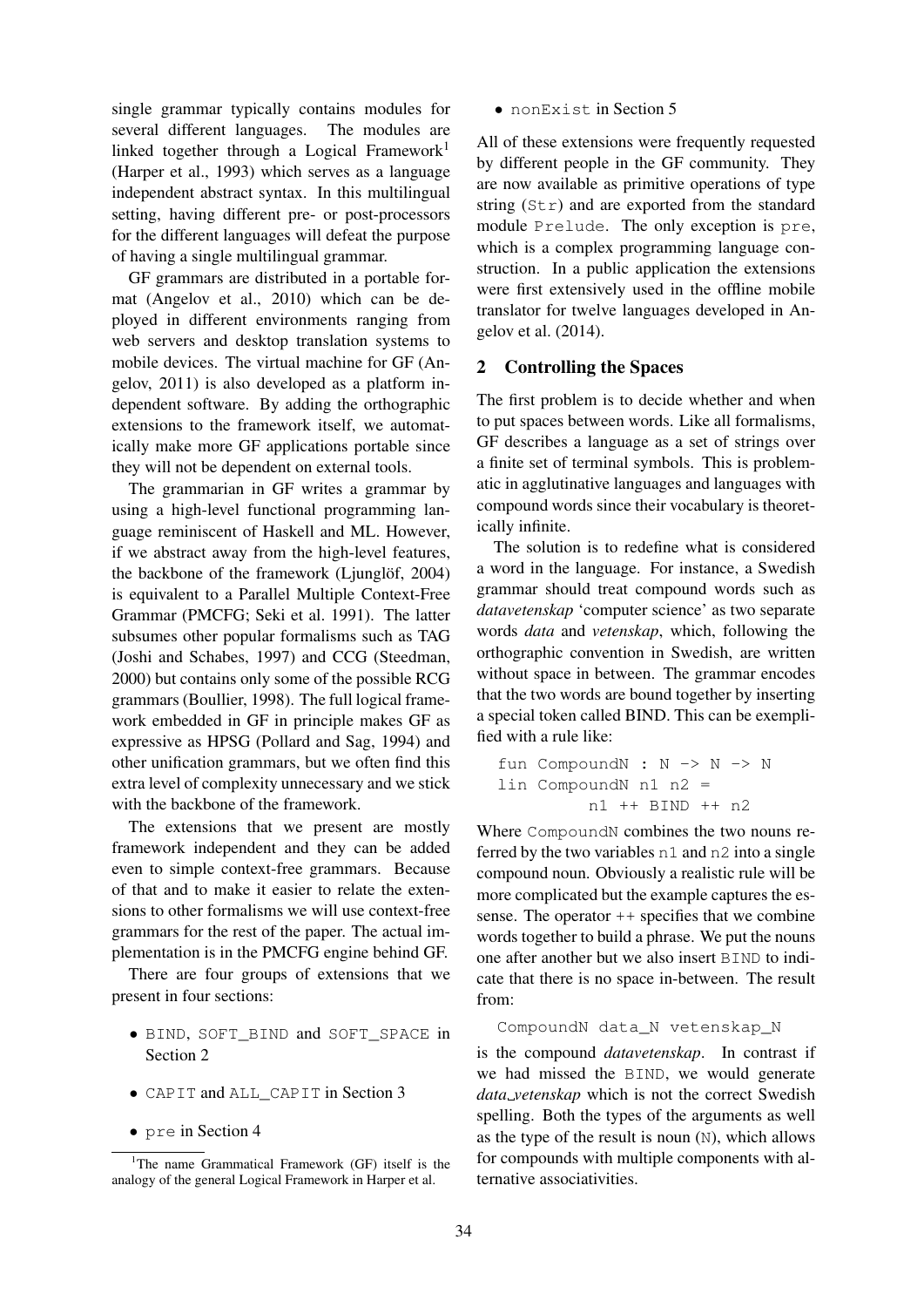|      | $1 \ldots \infty$ | $0 \dots \infty$ |
|------|-------------------|------------------|
| BIND | ж                 | SOFT BIND        |
| ж    |                   | SOFT SPACE       |

Table 1: Tokens for controlling the spacing. The column shows how many spaces the parser will accept and the row shows how many spaces are put by the generator. Inconsistent combinations are marked with ∗.

The same mechanism makes it possible to model agglutinative languages. There we use a finite lexicon of words but we are free to add suffixes syntactically. The suffixes are attached by using BIND which prevents the insertion of unnecessary spaces. This has been used extensively in Finnish where the lexicon is composed of stems and suffixes while the words are composed syntactically. To a lesser extend the same technique is also applied in Estonian (Listenmaa and Kaljurand, 2014) and Maltese (Camilleri, 2013).

BIND is useful even in English. For example the grammars for all languages including English must parse numerals in order to recognize whether the numerals require singular or plural noun, i.e. "1 apple" but "2 apples". When we have numerals with more than one digit then the grammar must use BIND to glue individual digits together.

A related issue is that in many languages the punctuation signs are glued to the previous word (or the next word for opening parenthesis). Here we could use BIND as well but this means that the parser would reject sentences where the punctuation is separated. Usually we do not want this and for that purpose we also introduced SOFT\_BIND. In generation, BIND and SOFT\_BIND are identical, but in parsing, the latter allows optional spaces between the surrounding words.

For completeness we also added SOFT\_SPACE – a token which in generation mode leaves space between the surrounding words but in parsing allows the space to be omitted. The three spacing tokens are summarized in Table 1. The rows show how many spaces are inserted in generation and the columns how many spaces are accepted in parsing. Two of the combinations are inconsistent since this would generate sentences that are impossible to parse. One combination corresponds to the default case where ++ is used alone and the rest of the combinations are represented with a special token.

It should be obvious by now how BIND can be implemented in the natural language generator. When we see BIND then we just glue the next word to the previous one. The implementation in the parser is not so obvious. We use a parsing algorithm (Angelov, 2009) which is a variant of Earley (1968) but is generalised to PMCFG.

Earley's algorithm maintains items like:

$$
\left[\begin{matrix} j \\ i \end{matrix}\right] \mathbf{A} \to \alpha \bullet \beta\right] \tag{1}
$$

which encode the fact that the rule A  $\rightarrow \alpha \beta$  has been partly recognized between positions  $i$  and  $j$ in the input sentence. The difference in a parser which can handle bindings is that positions  $i$  and  $j$ must be measured in number of characters rather than number of words. Now if the parser encounters an item like:

$$
[i N \rightarrow \bullet "data" BIND "vetenskap"] \qquad (2)
$$

and the current word is *datavetenskap* then it generates a new item:

$$
\left[\begin{array}{c}i+4\\i\end{array}\right] \rightarrow \text{"data"} \bullet \text{BIND "vetenskap"}\right] \qquad (3)
$$

The items in the original Earley algorithm are grouped in sets with exactly one set for every position between two words. In our implementation there could be from zero to two sets for every character position. Typically there is one set for every position that corresponds to a space between two words, i.e. exactly like in the original algorithm. However, item 3 for example will force a new set to be generated for the position between data and vetenskap. This state is marked in a special way since there is no space at that position. The only tokens that make it possible to exit from this state are BIND, SOFT\_BIND and SOFT\_SPACE. This is exactly what will happen with item 3 which will lead to the item:

$$
\begin{bmatrix} i^{+4} \ N \rightarrow \text{"data" BIND} \bullet \text{"vetenskap"} \end{bmatrix} \qquad (4)
$$

The new item ends at the same position but now it will be put in a new state which is not marked as special and this will make it possible to accept *vetenskap* as a next token.

Exactly the same modification to the Earley algorithm is also applicable to the PMCFG parser which is the basis of the implementation in GF. Note that unlike Chappelier et al. (1999) and Hall (2005), we do not need a lattice to represent the ambiguous word segmentation. The ambiguity is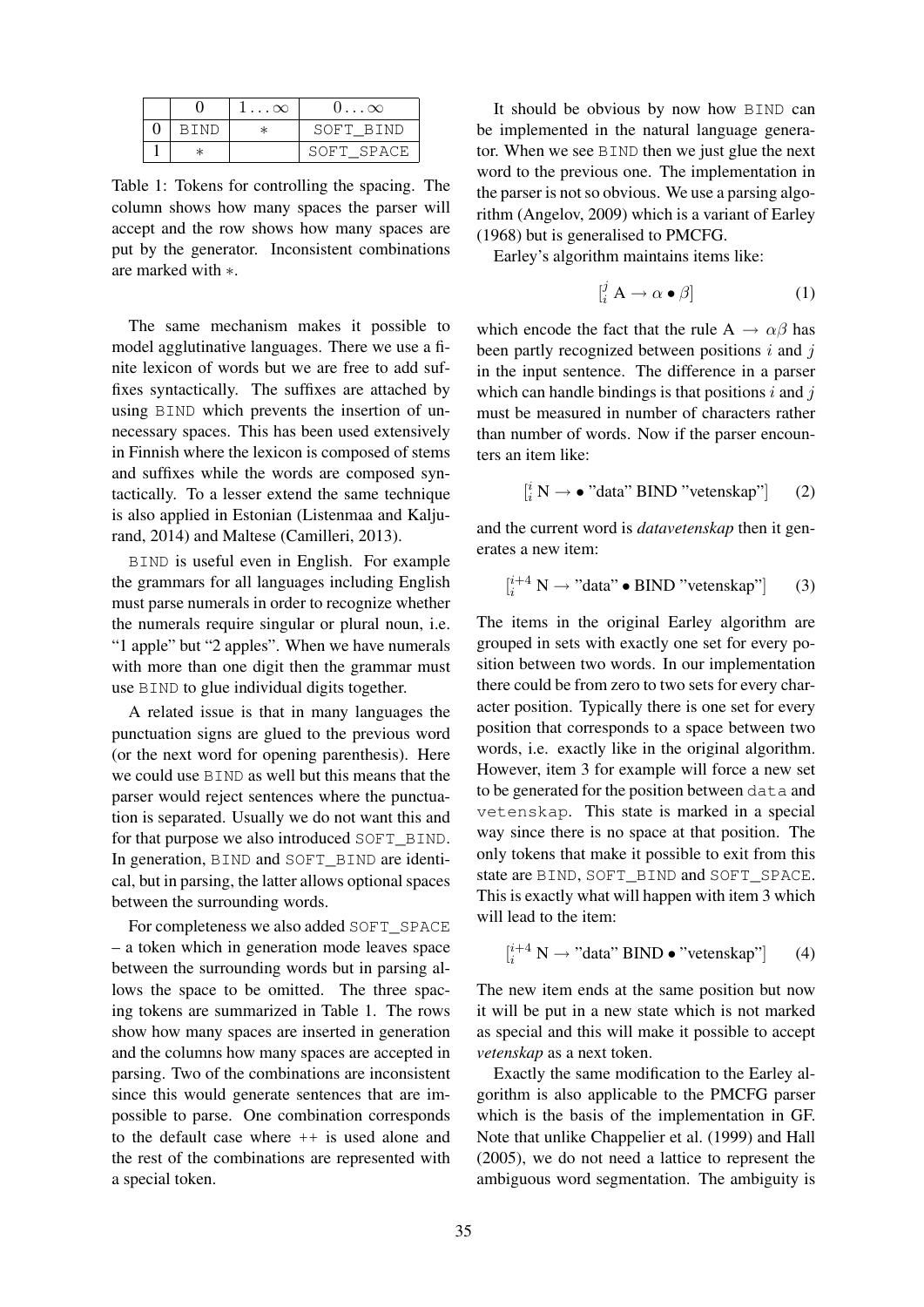naturally represented as different alternatives in the parse chart. However, the advantage of the lattice is that a word is segmented only if all parts are possible parts of the lexicon. In contrast the naive implementation of a parser with BIND would segment out a prefix even if the rest of the word is not a possible word. This is easily resolved by using limited lookahead in the parser.

#### 3 Controlling the Capitalization

Compounds in German require both gluing words together as well as altering the capitalization. For example from the nouns *Aktion* and *Plan* we build *Aktionsplan* where the second noun is lowercased. This means that for every noun we need one form where the first letter is capitalized, and another where it is not. The same applies also to verbs since all verbs can be nominalized. For example from *laufen* 'walk' we get *das Laufen* 'walking' which requires capitalization.

Instead of storing each word form twice in the lexicon, it is advantageous to have a way to dynamically control the capitalization. We can achieve this by introducing one more special token which we call CAPIT. The effect of CAPIT is that it causes the next word in the sentence to be rendered with initial upper case letter. We store the words in the lexicon in lower case, but by inserting CAPIT in the right places in the grammar we guarantee the right capitalization.

In a very simplified form, it could be written like this:

fun UseN : N -> CN lin UseN n = CAPIT ++ n

Here UseN is a function which converts a noun into a common noun. Just like with CompoundN, here, we ignore case, agreement and other irrelevant grammatical features. The noun can be a simple noun as well as a compound (composed by using CompoundN), and it is always in lower-case. We add CAPIT in front of it to alter the capitalization.

Altering the capitalization is the behaviour of CAPIT in generation mode. In parsing we would like to have robust processing, even if the input sentence does not have the correct capitalization. By default the GF parser is case sensitive but by adding in the top module of the corresponding language the declaration:

```
flags
 case_sensitive=off;
```
we can instruct the parser to lower-case the input before parsing. If all words in the grammar are lower-cased too, the parsing becomes case insensitive. This demands also that the parser must simply ignore CAPIT. In an Earley style parser, this corresponds to adding the rule:

$$
\frac{\left[\stackrel{j}{i} \mathbf{A} \to \alpha \bullet \mathbf{CAPIT} \beta\right]}{\left[\stackrel{j}{i} \mathbf{A} \to \alpha \mathbf{CAPIT} \bullet \beta\right]}
$$
(5)

i.e. every time when we encounter an item with a dot before CAPIT we are simply allowed to move the dot to the next position.

The requirement that all words in the grammar must be lower-cased contradicts the already established convention for defining lexical entries in German. An entry is defined by applying a smart paradigm function (Détrez and Ranta, 2012) to one or more word forms:

```
mkN "Junge" "Jungen" masculine
```
Here the forms are expected to be the lexicographic forms used in the traditional paper dictionaries. Since the tradition is to use the capitalized forms, the same convention was adopted in the GF grammar as well. The conflict was easily resolved by changing the definition of the paradigm function mkN. Because it is computed at compile time, it has more freedom and it internally lower-cases the forms listed in the definition.

German was the primary motivation for adding CAPIT, but the robustness with respect to the capitalization is another aspect which is also useful in other languages. One prototypical use is the capitalization of the first word in a sentence. Another example is English which has a number of words (compass directions, country adjectives, etc.) that by convention are spelled with upper case. In all those examples if they are encoded with CAPIT then parsing succeeds even if the capitalization is wrong.

The requirement that all lexical entries in the grammar must be in lower-case means that we need special treatment for acronyms which are typically written with capital letters. Using CAPIT would be enough, if we split those into a sequence of letters glued with BIND. For example IT (information technology) can be encoded as:

```
CAPIT ++ "i" ++
BIND ++ CAPIT ++ "t"
```
The same trick works even for mixed case combinations like the word LaTeX. However, using the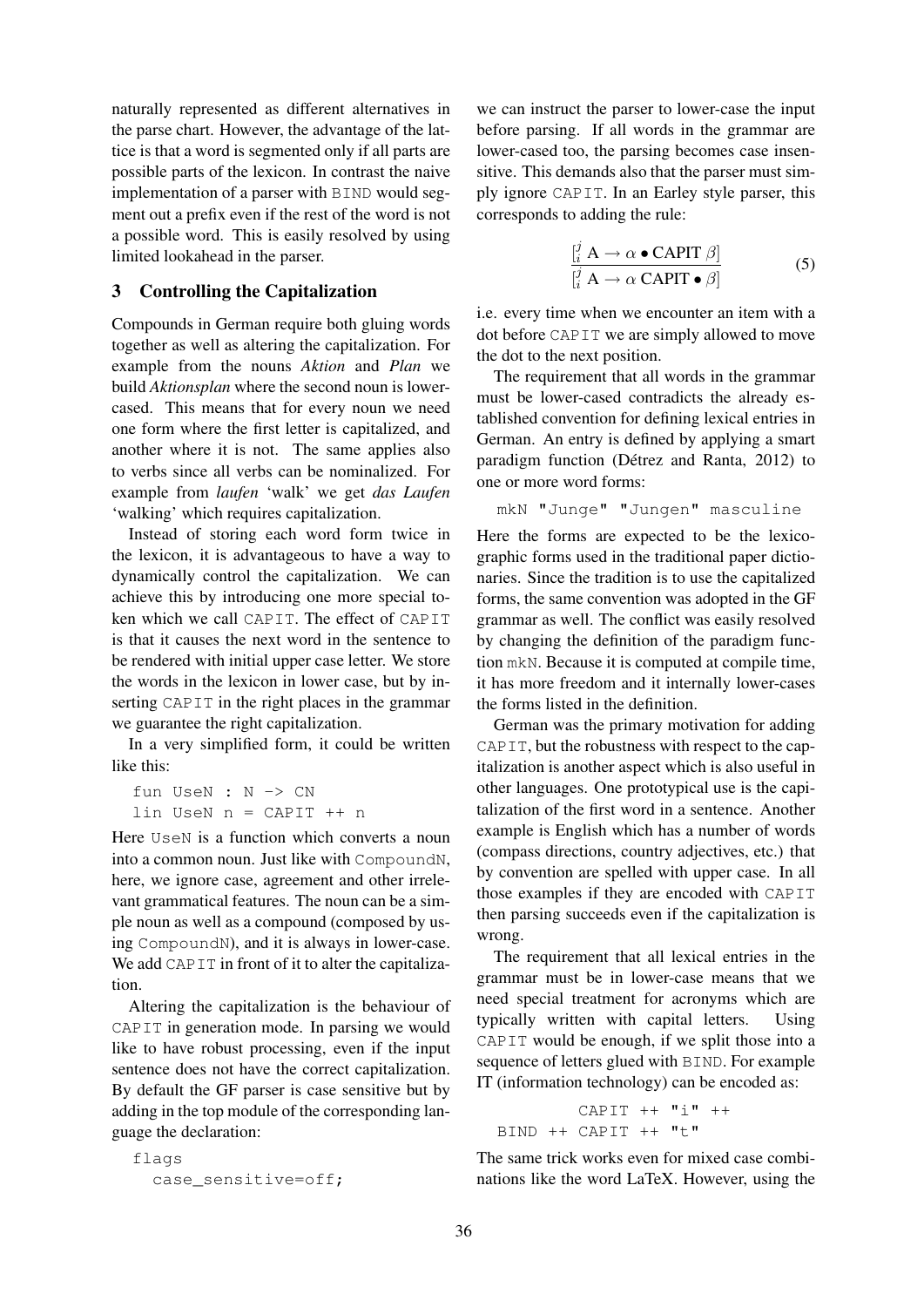trick requires a tedious and verbose encoding. It is acceptable for rare combinations like LaTeX, but we want a more compact solution for the normal acronyms. For that purpose we also added ALL\_CAPIT. The behaviour of ALL\_CAPIT is that it capitalizes all letters in the next orthographic word instead of only the first one. It is important to emphasize that ALL\_CAPIT applies to the next orthographic word and not to the next grammatical word. This means that if ALL\_CAPIT is followed by a sequence of words glued with BIND or SOFT\_BIND then the whole sequence will be capitalized.

Finally we should note that the robustness in the parser also introduces additional spurious ambiguities. For instance the acronym IT becomes indistinguishable from the pronoun *it*. There should be a soft preference for the pronoun, if the word is spelled with lower-case, and alternatively in the other direction if the word is upper-cased. This is easy to implement in a parser which computes weights for alternative analyses. In that case additional weight must be added to every analysis that needs Rule 5 and where the next word in the sentence has the wrong capitalization.

## 4 Phonetic Dependencies

It is quite common to have words in the language whose exact form depends on the next word. Typical examples are the indefinite article a/an in English, the definite articles le/l', la/l' in French, and the prepositions  $s/s$  and  $v/v$  av in Bulgarian. Keeping track of the form of the next word in the grammar is tedious and error-prone. It is much easier to delay the choice until we know all words in the sentence. At that phase it is easy to check the next word.

We do this by using the  $pre$  token<sup>2</sup>. Its general syntax is:

```
pre {default;
     form1 / prefixes1;
     ...
     formN / prefixesN}
```
Here we start with the default form which applies if there is no more specific variant. After the default are the specific cases. Every case is a word form followed by slash and a list of prefixes. If the

next word after pre starts with one of the prefixes in the list then the final sentence will contain the corresponding word form. In case of ambiguity the first matching alternative is selected.

Both the default and each of the specific forms are arbitrary expressions. They could for instance consist of multiple orthographic words, or they could include other special tokens such as BIND. The definite article in French is a good example:

```
pre {"la"; "l'" ++ BIND / voyelle}
```
If the next word starts with a vowel then the article *la* should be contracted to *l'* and the contraction should be attached to the next word. We specify this by using the expression voyelle which is defined as the list of all vowels in French. *l'* is followed by BIND to indicate that there is no space before the next word. The default is *la* without BIND since it is spelled as a separate word.

The above gives the false impression that contraction in French is fully implemented. Unfortunately this is not exactly the case. The problem is that the aspirated h in French does not allow contraction while the non-aspirated h demands it. Unfortunately it is not possible to find whether h is aspirated by just looking at the prefix of the word. For this we need to know the whole word. There is a similar problem in English where in order to choose a/an we need to know whether the next word is pronounced with initial vowel. Unfortunately this is not always possible to infer from the orthographic prefix of the word. For that reason the implementation for phonetic dependencies in English and French is only approximate in the current grammars. In contrast, the prepositions s/sǎs and v/vǎv in Bulgarian are always reliably detected since the orthography and the phonetics in Bulgarian match very well. A better implementation for English and French would require a grammar that models in parallel both the orthography and the phonetics of the language. In that case pre should refer to the phonetic form of the next word rather than to the orthographic form.

French has one more feature which illustrates why orthography should not be implemented outside of the grammar. The problem is that the definite article *le* in combination with the preposition *de* is contracted to *du*, i.e.:

*Le livre du garc¸on*

instead of: *Le livre de le garc¸on*

At the same time *le* is also the pronoun *it* which

<sup>&</sup>lt;sup>2</sup>Strictly speaking pre is not a new addition to GF, but its operational behaviour was never precisely defined. It also interacts with the orthographic extensions, so it deserves attention in the current paper.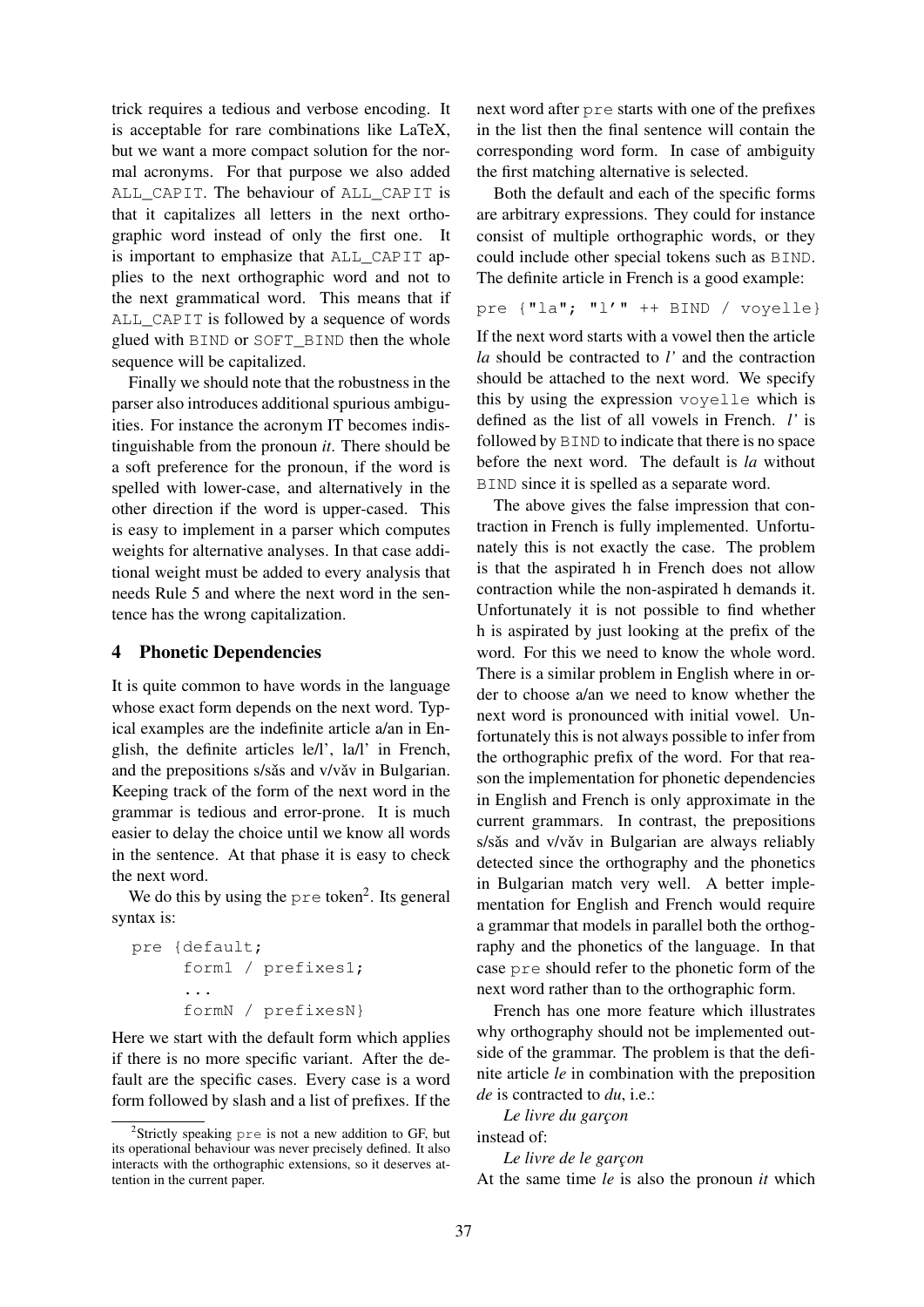#### does not allow the same contraction here:

#### *Il m'a dit de le faire*

This is easy to implement in the grammar by using the syntactic context, but it is difficult to resolve in a post processor working only with the surface form of the final sentence.

pre is also used in the generation of punctuation. The problem is that in many languages nonrestrictive relative clauses are separated from the rest of the sentence with commas before and after the clause. However, the closing comma should be used only if there is no other punctuation mark and if the comma is not the last word in the sentence. The right way to encode this is:

pre {""; "" / punct; SOFT\_BIND ++ "," / ""}

Here the first special case uses the expression punct which lists all punctuation symbols. This means that if the word after the comma is punctuation, then we just generate the empty string. The second case uses empty string as a prefix for filtering. By definition, an empty prefix matches only if there is at least one word after pre. Obviously the empty string is a valid prefix for every possible word. But, if there is no following word then only the default form is applicable. We used the empty string as the default since this is what we want to generate if we are at the end of the sentence. Finally, the use of SOFT\_BIND in the expression ensures that comma is glued to the preceding word in the sentence.

In generation mode, we always propagate the pre until we know all words in the sentence and then we replace it with the correct alternative. In parsing we decided that we want to accept all alternatives regardless of whether they agree with the constraints. Usually this does not lead to false ambiguities and accepting more alternatives only makes the parser more robust.

#### 5 Degenerate Inflection Tables

Another issue, that is not really related to orthography, but is also easily solved by adding special kinds of tokens in the grammar, is when a word has missing inflection form. The problem is that every lexical entry in GF is not a single word but an inflection table with all possible forms. The grammarian defines the entry by applying a smart paradigm function, which is computed to an inflection table. For example if we define:

 $lin$  apple\_N = mkN "apple" the result will be something similar to:

$$
\begin{aligned}\n\text{lin apple\_N} &= \\
\text{table } \{ \text{Sg} &=> \text{"apple";} \\
\text{Pl} &=> \text{"apples"} \}\n\end{aligned}
$$

This representation fails for degenerate words that miss one or more forms. For that purpose we introduced the token nonExist. It can be used in any place where a word should be put but the actual language does not have the appropriate form.

In generation mode, nonExist behaves like an exception. Any attempt to linearise a sentence which contains nonExist will fail completely and no output will be generated. Ideally the grammarian should avoid exceptional situations and write grammars that always produce sensible output. At least this should be the goal for expressions generated from the intended start category, i.e. for sentences. Avoiding the exceptions is usually possible by using parameters to control the possible choices in the grammar. nonExist is still useful as an explicit marker for impossible combinations in nested categories, i.e. categories that are not used as start categories. If hiding all exceptions in the grammar is not possible then at least by using nonExist the user gets a chance to handle the situation by rephrasing the request.

nonExist interacts in an interesting way with variants in the grammar. GF provides the bar  $($  |  $)$ operator for listing alternative linearisations. For example a | b is an expression which lists the two expressions a and b as two different alternatives. The API to the GF runtime provides methods for computing all possible alternatives for one and the same expression. In that case if one of the alternatives includes nonExist then it is simply filtered out. Using variants in combination with nonExist is yet another way to hide exceptions.

In parsing mode nonExist is implemented by simply stating that items like this:

$$
[i] A \to \alpha \bullet \text{nonExist } \beta]
$$

should not lead to any further derivations. A hacked-up version of nonExist can be implemented by defining it as a special word which is usually not used in the target language. In this way we can hope that the special word will never appear in an actual sentence and this will give us the intended behaviour. However, this is first of all inelegant and second it will become visible from some of the API calls. For example GF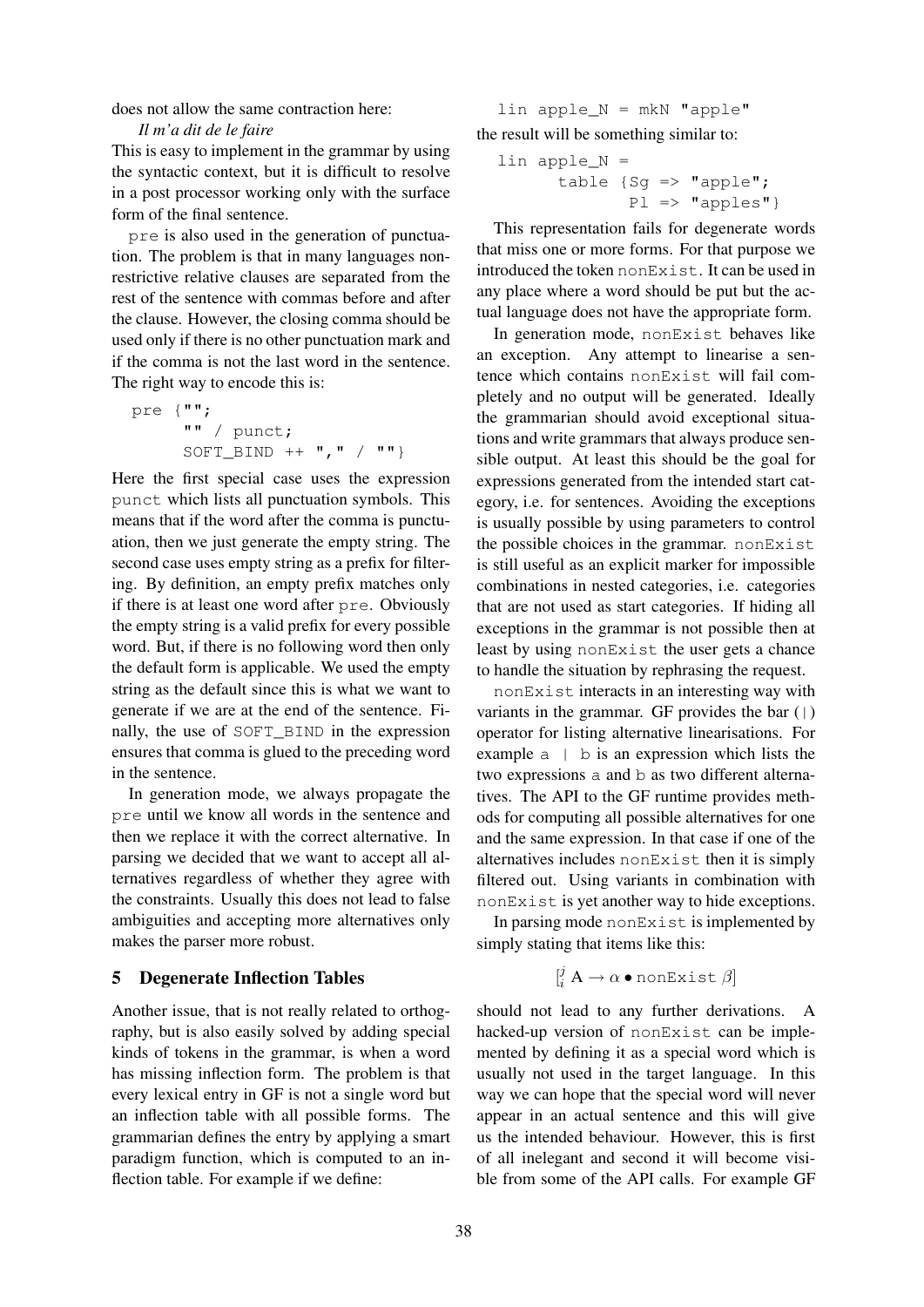is commonly used for designing controlled languages where the parser is used inside authoring tools to assist the user in writing valid phrases in the language. In that case using the hack will cause the special token to show up in the suggestions from the authoring tool. Instead we implemented nonExist as a parser internal operation which is always invisible from the API calls.

## 6 Conclusion and Future Work

We presented a number of extensions in GF that make it easier to model orthographic phenomena without the need to use external pre- and postprocessors. Keeping all the grammatical knowledge in a single framework is a definite engineering advantage that gave us knowledge sharing and portability. All of the extensions were extensively tested in practice as part of the translation system demonstrated in Angelov et al. (2014).

In the design we assumed two conflicting requirements: high-precision in generation and robustness in parsing. This sounds like a logical choice for most applications. It is possible, however, that for some applications, a more strict parser will be desirable, too. For example in an application for checking the correctness of a sentence we may want to be more strict. There are two ways in which this can be achieved. First of all it is always possible to use the robust parser for parsing the original input. After that the analysis can be fed back to the generator which will produce the canonical linearisation. The input can be compared with the canonical linearisation to identify potential problems. Another more involved solution is that we can extend the parser to keep record of all cases where some constraint has been violated. In that way after the parsing is finished, the user could consult the list of cases.

There is one more issue for which we have not made a firm decision yet. We have already mentioned several times the ++ operator which puts two phrases together. The framework has also an operator + which is similar but does not insert a space between the phrases. Its behaviour is similar to the combination  $++$  BIND  $++$  except that it is computed at compile time rather than at runtime. Currently its primary use is to compute new inflection forms in the definitions for different morphological operations. In principle, we could extend its use to a runtime operator which will further fuse the boundary between grammatical and orthographic words. Whether or not this is a good design decision is still not clear to us. In any case extending the domain of  $+$  would not make the use of BIND obsolete since BIND can also interact in a non trivial way with pre as in the French example. There are also similar examples in Catalan and Maltese.

## Acknowledgement

Thanks to Aarne Ranta and the annonymous reviewers for their useful comments on the earlier draft of the paper. Swedish Research Council (Vetenskapsrådet) has supported this work under grant number 2012-4506.

#### References

- Krasimir Angelov, Björn Bringert, and Aarne Ranta. 2010. PGF: A Portable Run-Time Format for Type-Theoretical Grammars. *Journal of Logic, Language and Information*, 19:201–228.
- Krasimir Angelov, Aarne Ranta, and Björn Bringert. 2014. Speech-enabled hybrid multilingual translation for mobile devices. In *European Chapter of the Association for Computational Linguistics*, Gothenburg.
- Krasimir Angelov. 2009. Incremental parsing with parallel multiple context-free grammars. In *European Chapter of the Association for Computational Linguistics*.
- Krasimir Angelov. 2011. *The Mechanics of the Grammatical Framework*. Ph.D. thesis, Chalmers University of Technology.
- Pierre Boullier. 1998. A proposal for a natural language processing syntactic backbone. Technical Report 3342, INRIA.
- John J. Camilleri. 2013. A Computational Grammar and Lexicon for Maltese. Master's thesis, Chalmers University of Technology, Gothenburg, Sweden, September.
- J.-C. Chappelier, M. Rajman, R. Arages, and A. Rozenknop. 1999. Lattice parsing for speech recognition. In *In Proceedings of 6me*, pages 95–104.
- Ciprian Chelba and Alex Acero, 2004. *Proceedings of the 2004 Conference on Empirical Methods in Natural Language Processing*, chapter Adaptation of Maximum Entropy Capitalizer: Little Data Can Help a Lo.
- Grégoire Détrez and Aarne Ranta. 2012. Smart paradigms and the predictability and complexity of inflectional morphology. In *Proceedings of the 13th Conference of the European Chapter of the Association for Computational Linguistics*, EACL '12,